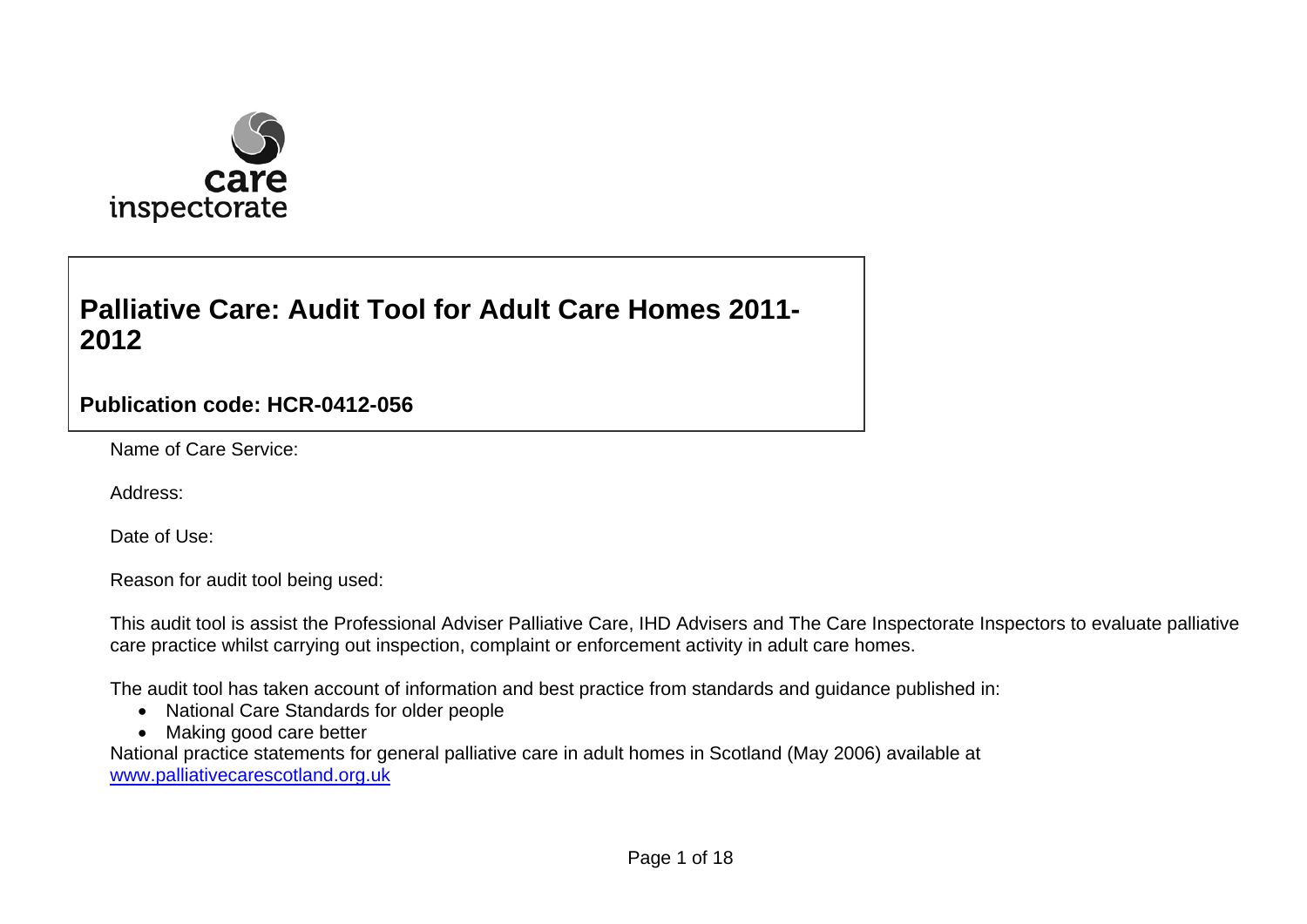## **Palliative Care Management**

| 1. Admission Assessment                                                                                                   | Examined | Not examined | Guide to gathering evidence |
|---------------------------------------------------------------------------------------------------------------------------|----------|--------------|-----------------------------|
| Applicable regulations/national care standards & best                                                                     |          |              |                             |
| practice guidance                                                                                                         |          |              |                             |
| National Care Standard (NCS) Older People                                                                                 |          |              |                             |
| Standard 1,3                                                                                                              |          |              |                             |
| Making good care better (MGCB) National Statements 1,7,                                                                   |          |              |                             |
| and 16                                                                                                                    |          |              |                             |
| <b>Good practice</b><br><b>Statement 1</b>                                                                                |          |              |                             |
| The home will have policies and procedures relating                                                                       |          |              |                             |
| to the care of people with palliative care needs,                                                                         |          |              |                             |
| including end of life care.                                                                                               |          |              |                             |
|                                                                                                                           |          |              |                             |
| Statement 7                                                                                                               |          |              |                             |
| An opportunity to identify a legal representative has<br>$\bullet$<br>been given if in the event you become incapacitated |          |              |                             |
|                                                                                                                           |          |              |                             |
| <b>Statement 16</b>                                                                                                       |          |              |                             |
| Staff in the home will know or find out from you the                                                                      |          |              |                             |
| people that are important to you. With your                                                                               |          |              |                             |
| permission these people will be kept informed of                                                                          |          |              |                             |
| your wellbeing. This will be done in private.                                                                             |          |              |                             |
| Statement 19                                                                                                              |          |              |                             |
|                                                                                                                           |          |              |                             |
| The care home will have a policy allowing nurses,<br>$\bullet$<br>once they have had appropriate training, to confirm     |          |              |                             |
| deaths that GPs have considered likely to happen.                                                                         |          |              |                             |
| This will mean that, if your death is expected, these                                                                     |          |              |                             |
| nurses can inform your family/those closes to you of                                                                      |          |              |                             |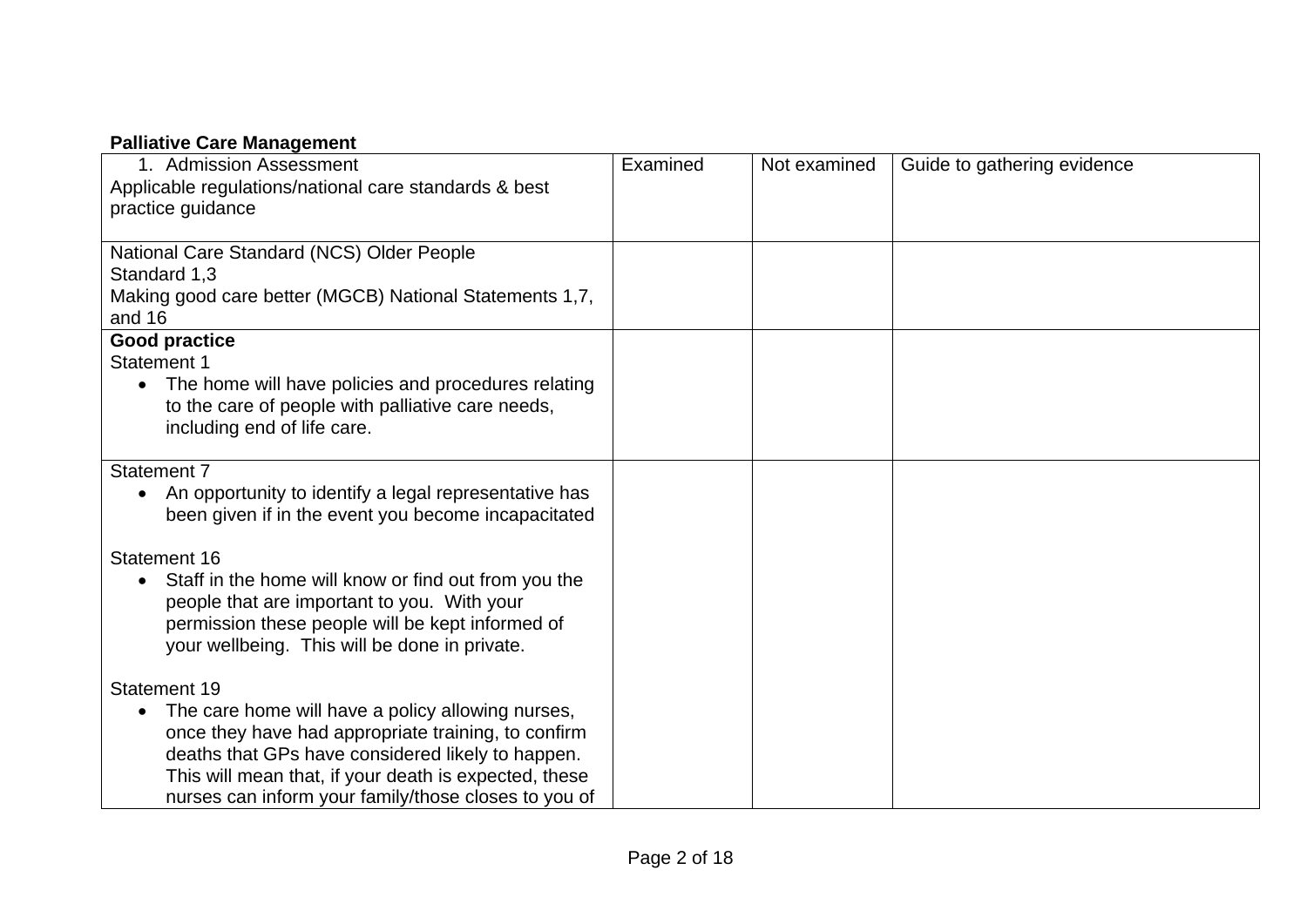| 2. Personal Plan                                        |  |  |
|---------------------------------------------------------|--|--|
| Applicable regulations/national care standards & best   |  |  |
| healthcare assessment of palliative care. Applicable    |  |  |
| regulations/national care standards & best practice     |  |  |
| quidance.                                               |  |  |
| NCS older people 6 (3) 14 (9)                           |  |  |
| MGCB National statements 6 and 14                       |  |  |
| Good practice guidance                                  |  |  |
| Statement 6                                             |  |  |
| The member of staff (key worker) who is responsible     |  |  |
| for developing your personal plan with you must         |  |  |
| have the skills, knowledge and confidence to discuss    |  |  |
| your individual health care needs, communication        |  |  |
| needs, social needs and spiritual needs.                |  |  |
|                                                         |  |  |
| As your needs change they will be monitored and         |  |  |
| reviewed and your personal plan adjusted with your      |  |  |
| involvement. This may need to be done very              |  |  |
| frequently.                                             |  |  |
|                                                         |  |  |
| Statement 14                                            |  |  |
| • You can be confident that care home staff will        |  |  |
| assess your condition as often as necessary,            |  |  |
| recording this in your care plan and taking any action  |  |  |
| promptly.                                               |  |  |
| You and those closest to you, will be fully informed in |  |  |
| the continuing development of your care plan            |  |  |
| NCS older people 14 (3) (8)                             |  |  |
| MGCB National statements 5, 14                          |  |  |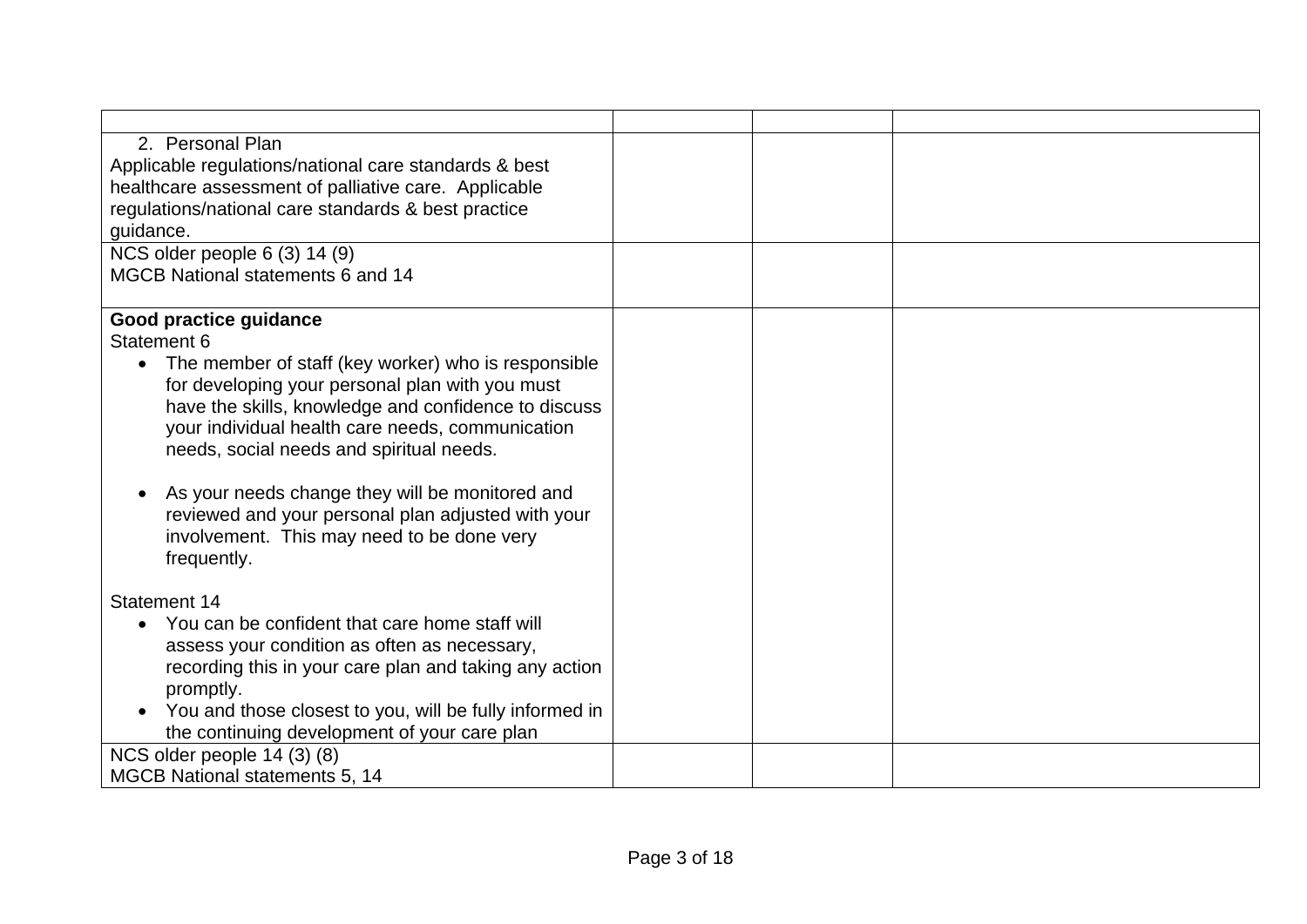| <b>Good practice guidance</b>                             |  |  |
|-----------------------------------------------------------|--|--|
| <b>Statement 5</b>                                        |  |  |
| Staff in your care home can regularly access<br>$\bullet$ |  |  |
| guidance such as assessment tools in palliative care      |  |  |
| Statement 9                                               |  |  |
| • The care home will have a policy with symptoms of       |  |  |
| agitation or restlessness which makes clear the           |  |  |
| importance of seeking medical advice to assess the        |  |  |
| cause of these.                                           |  |  |
| <b>Statement 14</b>                                       |  |  |
| Care home staff will:                                     |  |  |
| Have protocols in place to ensure that they access        |  |  |
| staff the appropriate skills and knowledge to meet        |  |  |
| these needs, including accessing your GP/district         |  |  |
| nurse or specialised care services.                       |  |  |
| Have protocols in place to ensure that they access        |  |  |
| any appropriate equipment required to meet your           |  |  |
| needs                                                     |  |  |
| <b>Best practice guidance</b>                             |  |  |
| In homes providing nursing care you can be                |  |  |
| confident that registered nursing staff will have the     |  |  |
| appropriate skills and knowledge to manage the            |  |  |
| symptoms of your illness and will work with your          |  |  |
| primary health care team, local support services and      |  |  |
| local specialised care services to ensure you receive     |  |  |
| the appropriate care                                      |  |  |
| Staff use of appropriate methods for assessing            |  |  |
| symptoms                                                  |  |  |
|                                                           |  |  |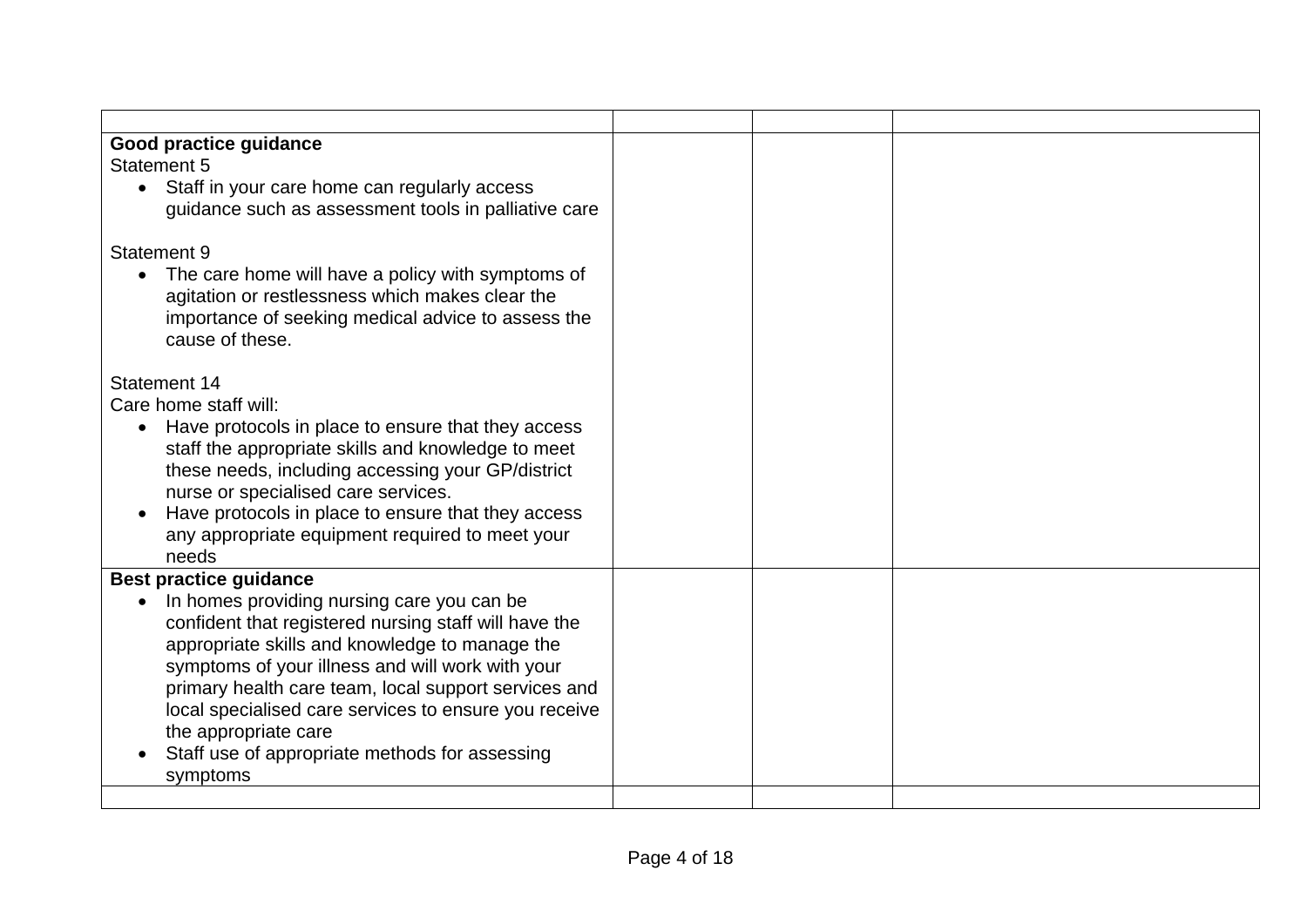| 4. Education, training and qualifications of care home<br>staff                                 | Examined | Not examined | Guide to gathering evidence |
|-------------------------------------------------------------------------------------------------|----------|--------------|-----------------------------|
| Applicable regulations/national care standards & best                                           |          |              |                             |
| practice guidance                                                                               |          |              |                             |
|                                                                                                 |          |              |                             |
| NCS older people standard 5                                                                     |          |              |                             |
| MGCB National statements GP 5,11,17, 19 & BP 1<br>Good practice guidance                        |          |              |                             |
| Statements 5 and 11                                                                             |          |              |                             |
| • All staff have access to basic training in palliative                                         |          |              |                             |
| care approach.                                                                                  |          |              |                             |
| They will listen sensitively to your concerns and will know                                     |          |              |                             |
| how to act upon them,                                                                           |          |              |                             |
|                                                                                                 |          |              |                             |
| <b>Statement 17</b>                                                                             |          |              |                             |
| Care staff will be trained to a basic level in listening                                        |          |              |                             |
| skills and will discuss with you any concerns you<br>have about the quality of your daily life. |          |              |                             |
|                                                                                                 |          |              |                             |
| Statement 19                                                                                    |          |              |                             |
| At least one member of staff will have basic training                                           |          |              |                             |
| in around death and dying.                                                                      |          |              |                             |
| <b>Best practice guidance</b>                                                                   |          |              |                             |
| Statement 1                                                                                     |          |              |                             |
| There will be an on-going programme of<br>$\bullet$                                             |          |              |                             |
| education/practice development in the palliative care                                           |          |              |                             |
| approach for staff in all care homes                                                            |          |              |                             |
| Statement 5                                                                                     |          |              |                             |
| In homes providing nursing care, at least one<br>$\bullet$                                      |          |              |                             |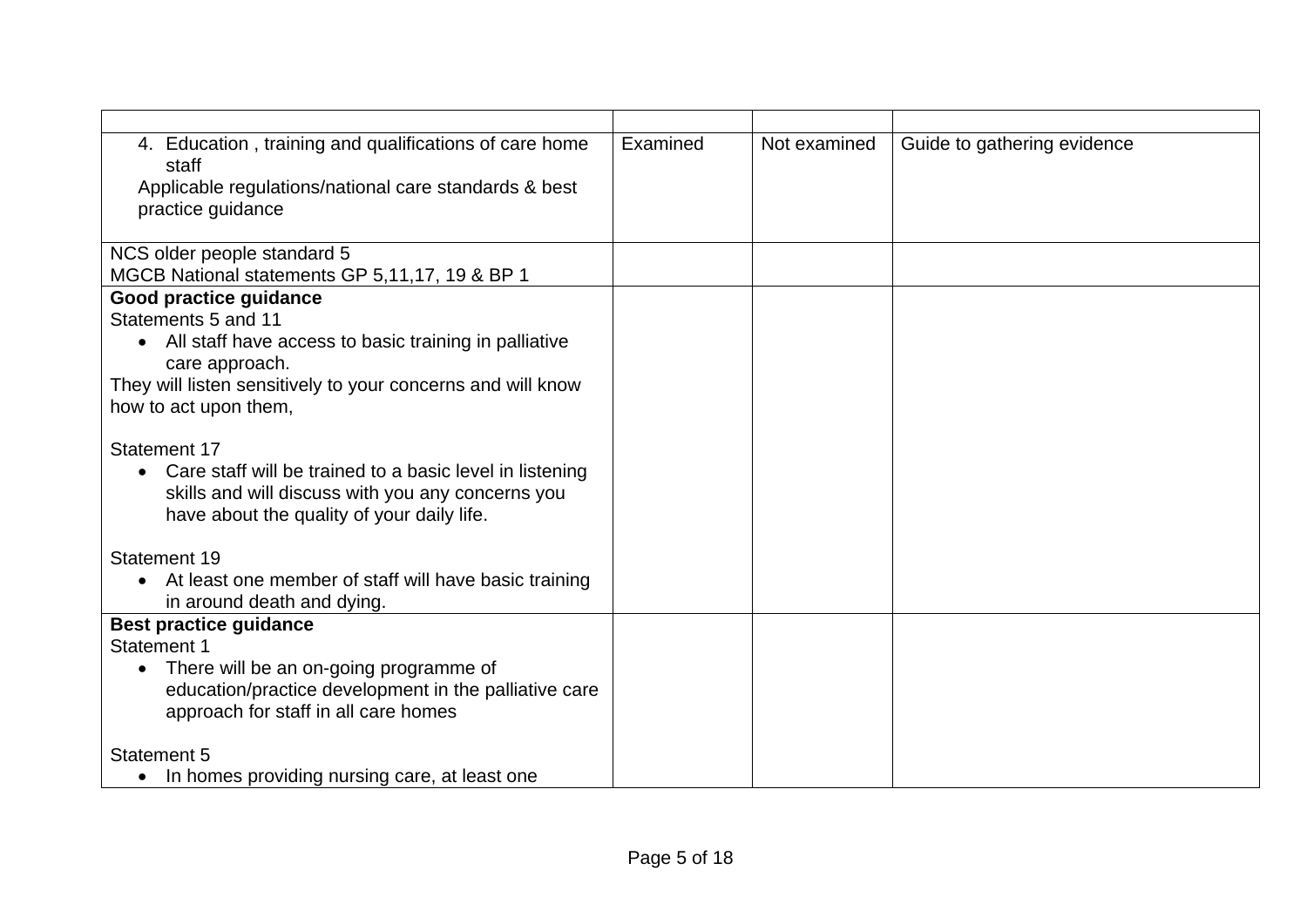| 4. Education, training and qualifications of care home<br>staff.<br>Applicable regulations/national care standards & best<br>practice guidance                                                                                                                                           |  |  |
|------------------------------------------------------------------------------------------------------------------------------------------------------------------------------------------------------------------------------------------------------------------------------------------|--|--|
| Care staff at your home have, or are working<br>towards palliative care qualification e.g. SVQ level 3<br>or equivalent<br>Volunteers at the care home who work directly with<br>you have received education and training in<br>palliative care                                          |  |  |
| Statement 19<br>At least one member of staff has had appropriate<br>$\bullet$<br>training in loss, death and bereavement                                                                                                                                                                 |  |  |
| 5. Management of equipment used for palliative care.<br>Applicable regulations/national care standards & best<br>practice guidance                                                                                                                                                       |  |  |
| NCS older People Standard 4(22), 5(12), 6(1), 14(11),<br>$15(4)$ , $18(2)$<br>MGCB National Statements GP 14, 15 and 19 BP 14                                                                                                                                                            |  |  |
| Good practice guidance<br>Statement 19 - Support in care in dying and death.<br>You can expect that your physical need will be met and<br>your symptoms controlled when you are dying. Staff will be<br>able to:<br>access your primary health care team (e.g. GP and<br>district nurse) |  |  |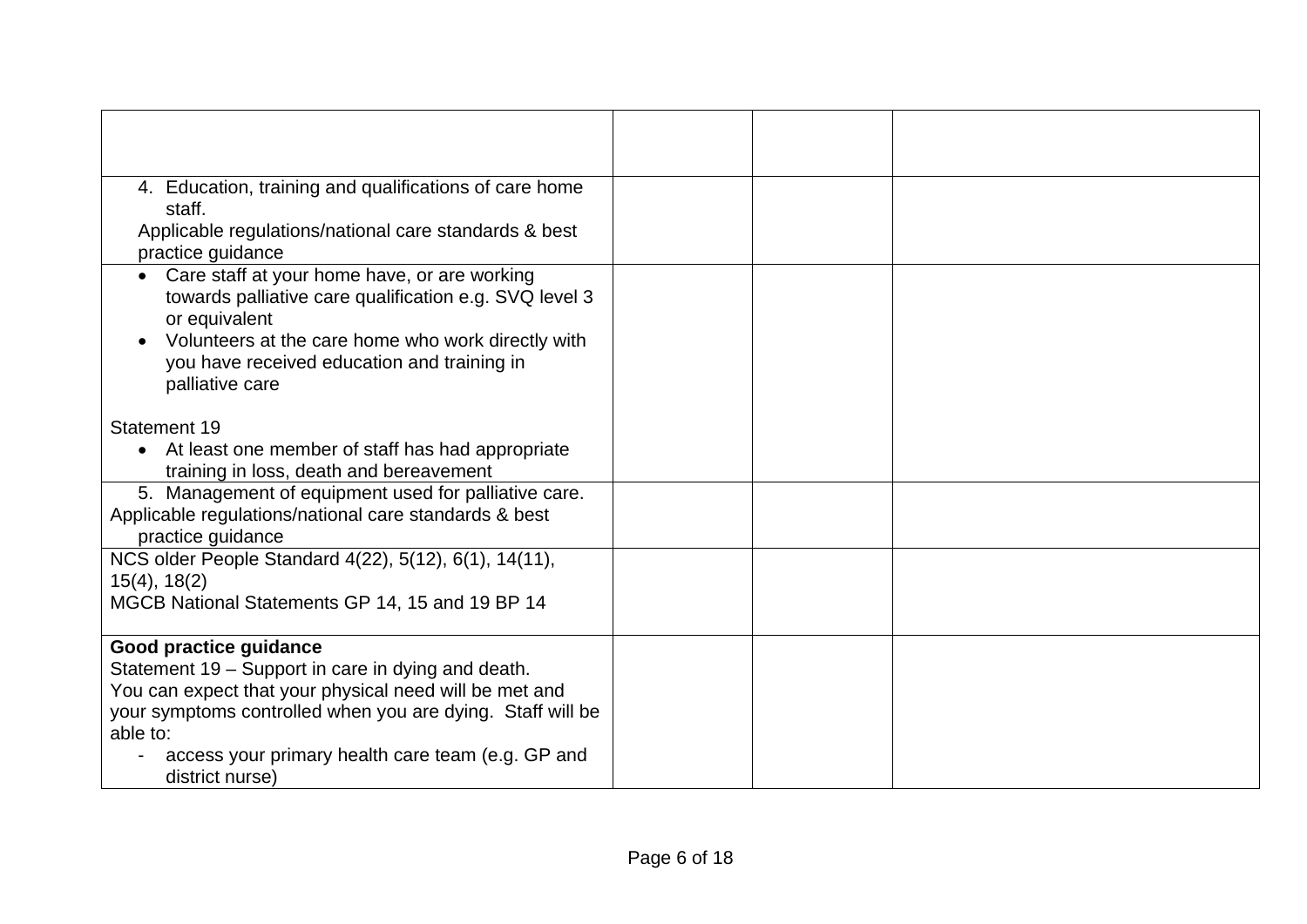| call appropriate advice and support when you need it<br>acquire and safely use equipment that may be<br>needed for your comfort.                                                                                                                                                                                                                                                           |  |  |
|--------------------------------------------------------------------------------------------------------------------------------------------------------------------------------------------------------------------------------------------------------------------------------------------------------------------------------------------------------------------------------------------|--|--|
| Statement 14 - Keeping Well - Healthcare<br>• Care home staff will have protocols in place to<br>ensure that they access any appropriate<br>equipment required to meet your needs.<br>Items may include<br>drip stand/electric fan naso-gastric feeding<br>pump/oxygen/portable nebuliser pressure relieving<br>equipment/recliner chair suction machine syringe<br>driver or syringe pump |  |  |
| Statement 15 - Keeping Well - Medication<br>• Should your medication require to be changed<br>urgently you can no longer take your<br>medicines by mouth, you can be sure that<br>staff will have locally agreed procedures to<br>access:<br>medication out of hours<br>necessary equipment<br>appropriately qualified staff                                                               |  |  |
| 6. Audit and evaluation of care<br>Applicable regulations/national care standards & best<br>practice guidance                                                                                                                                                                                                                                                                              |  |  |
| NCS older people Standards 14 (8) 19<br>MGCB National statements GP5, BP 8                                                                                                                                                                                                                                                                                                                 |  |  |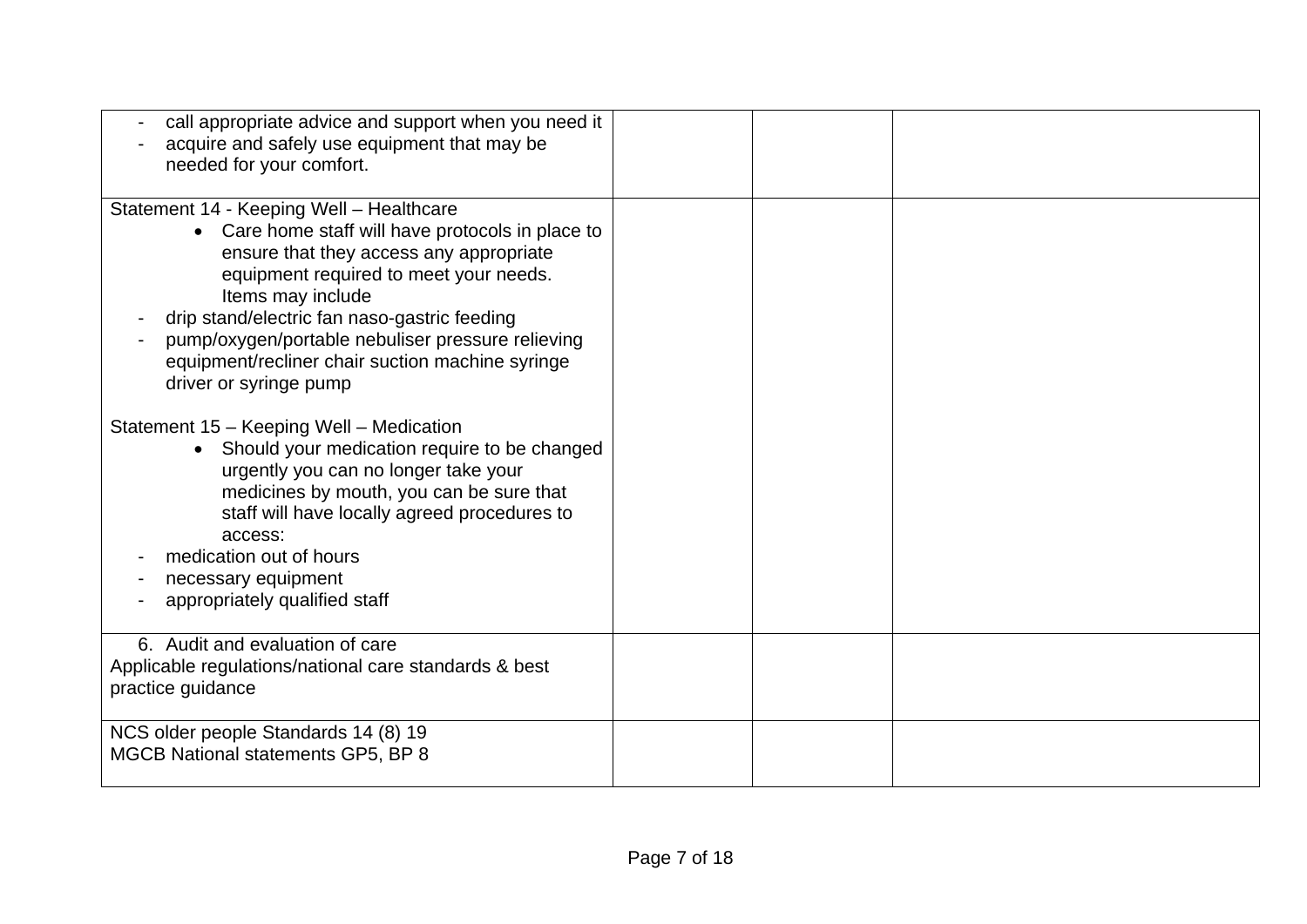| Good practice guidance<br><b>Statement 5</b><br>Staff in your care home regularly access<br>$\bullet$                                                                                                                                                                                                                         |  |  |
|-------------------------------------------------------------------------------------------------------------------------------------------------------------------------------------------------------------------------------------------------------------------------------------------------------------------------------|--|--|
| guidance such as assessment tools used in<br>palliative care                                                                                                                                                                                                                                                                  |  |  |
| <b>Best practice guidance</b><br><b>Statement 8</b><br>Your choices concerning your care during the<br>$\bullet$<br>last few days of life will be reviewed with you<br>regularly by a member of staff trained in<br>communication and counselling skills. This<br>includes around what should happen<br>following your death. |  |  |
| Has an audit of assessment tools/preferred plan of care<br>undertaken? Is this documented?                                                                                                                                                                                                                                    |  |  |
| 7. Privacy, dignity<br>Applicable regulations/national care standards & best<br>practice guidance                                                                                                                                                                                                                             |  |  |
| NCS older people 1,4,8,10,16,19, &20<br><b>MGCB National statements GP 3,16</b>                                                                                                                                                                                                                                               |  |  |
| <b>Good practice</b><br><b>Statement 3</b><br>If it is felt that the care home can no longer<br>$\bullet$<br>meet your palliative care needs this will be<br>fully discussed with you/and or your<br>representative and with the primary health                                                                               |  |  |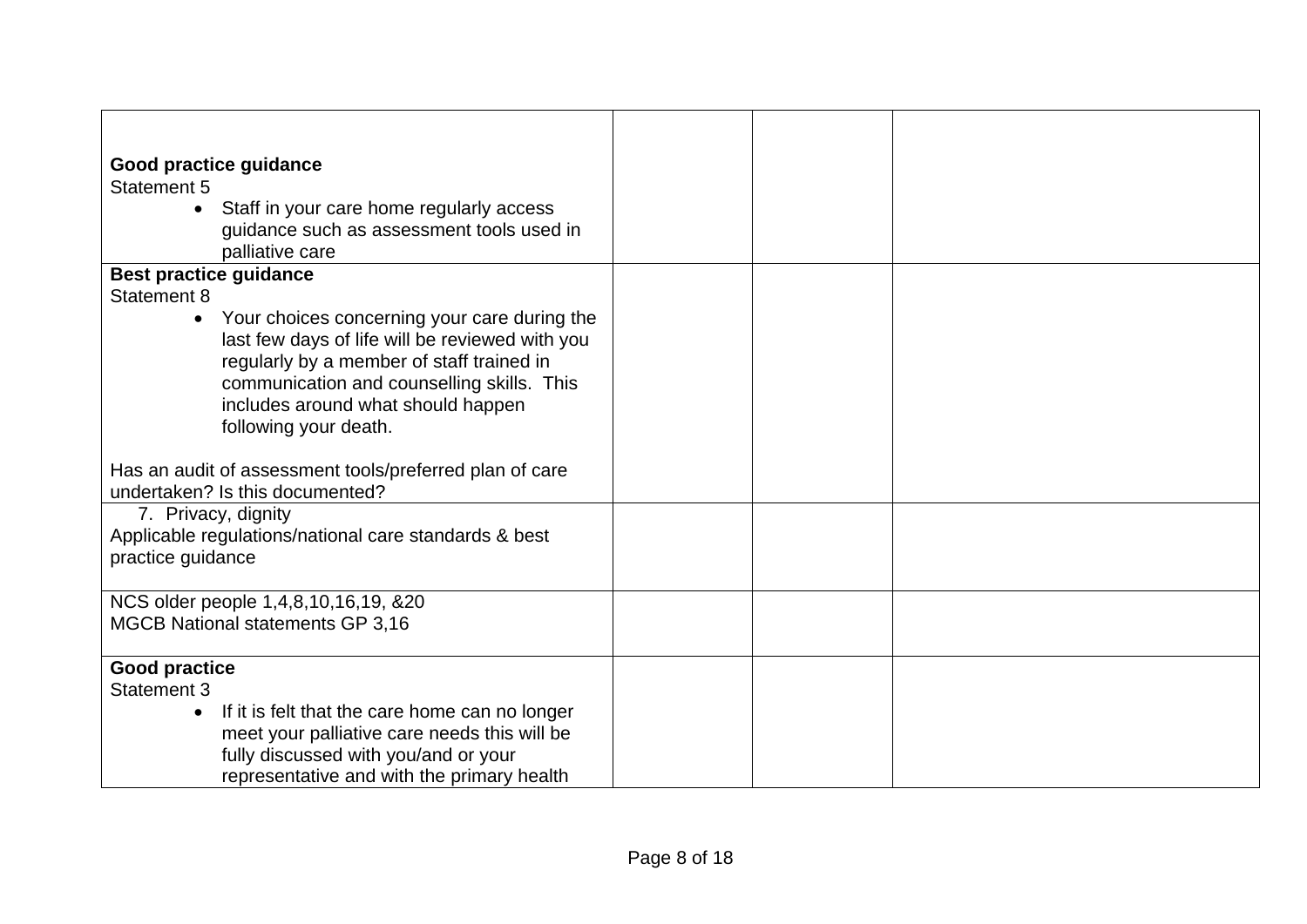| Statement 16<br>Provision will be made for relatives or friends<br>$\bullet$<br>to be accommodated overnight in the care<br>home in order that they can be with you at the<br>end of your life if that is and their wish. This<br>will include facilities for sleeping, eating and                       |  |  |
|----------------------------------------------------------------------------------------------------------------------------------------------------------------------------------------------------------------------------------------------------------------------------------------------------------|--|--|
| washing.<br>Statement 19<br>Anyone who normally helps you with any<br>$\bullet$<br>communication difficulties (e.g. key worker,<br>support worker, interpreter) will be made<br>aware of the effect of any change which<br>affects your ability to communicate in order to<br>help them meet your needs. |  |  |
| 8. Social, cultural and religious belief or faith<br>Applicable regulations/national care standards and best<br>practice guidance                                                                                                                                                                        |  |  |
| NCS older people Standards 14 (8) 19<br>MGCB National statements GP 5, BP 8                                                                                                                                                                                                                              |  |  |
| Good practice guidance<br><b>Statement 12</b><br>The care home will have access to someone<br>with the knowledge and confidence to discuss                                                                                                                                                               |  |  |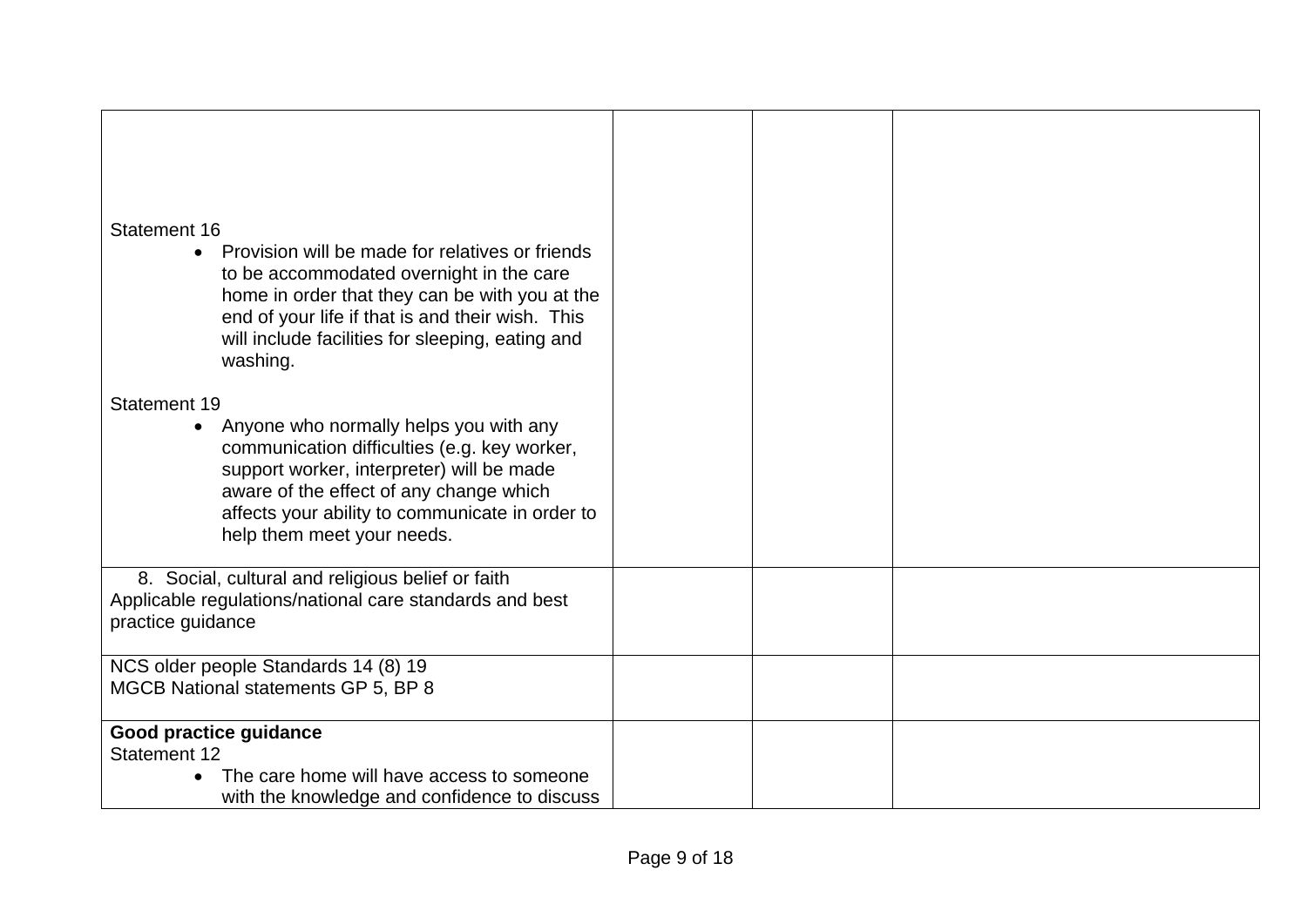| If you require help to follow your chosen<br>religious or spiritual practices, and if staff are |  |  |
|-------------------------------------------------------------------------------------------------|--|--|
| unfamiliar with your particular faith, they will                                                |  |  |
| find out how to help you.                                                                       |  |  |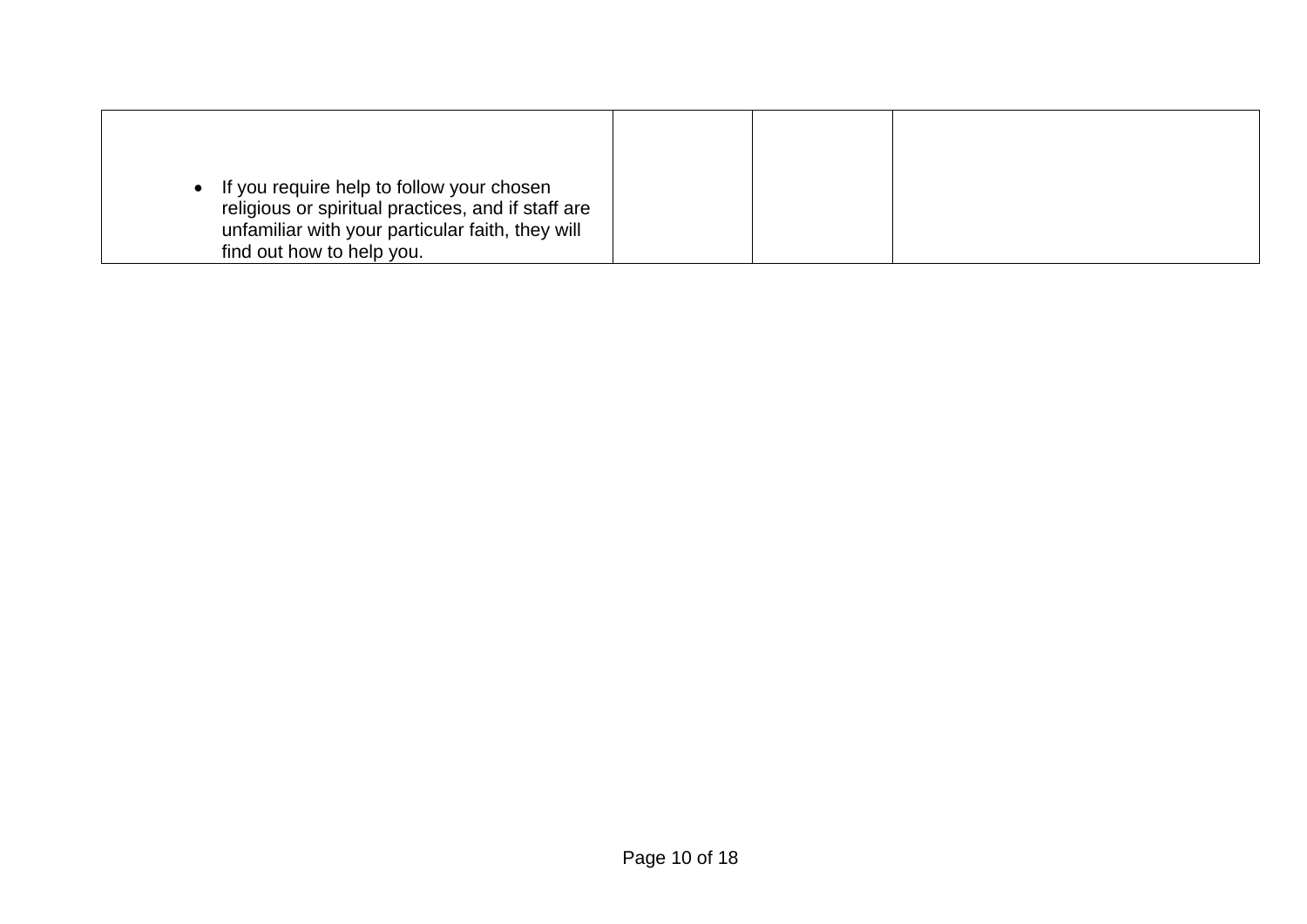| Notes of care home staff interviews |  |
|-------------------------------------|--|
| Page 1                              |  |
|                                     |  |
|                                     |  |
|                                     |  |
|                                     |  |
|                                     |  |
|                                     |  |
|                                     |  |
|                                     |  |
|                                     |  |
|                                     |  |
|                                     |  |
|                                     |  |
|                                     |  |
|                                     |  |
|                                     |  |
|                                     |  |
|                                     |  |
|                                     |  |
|                                     |  |
|                                     |  |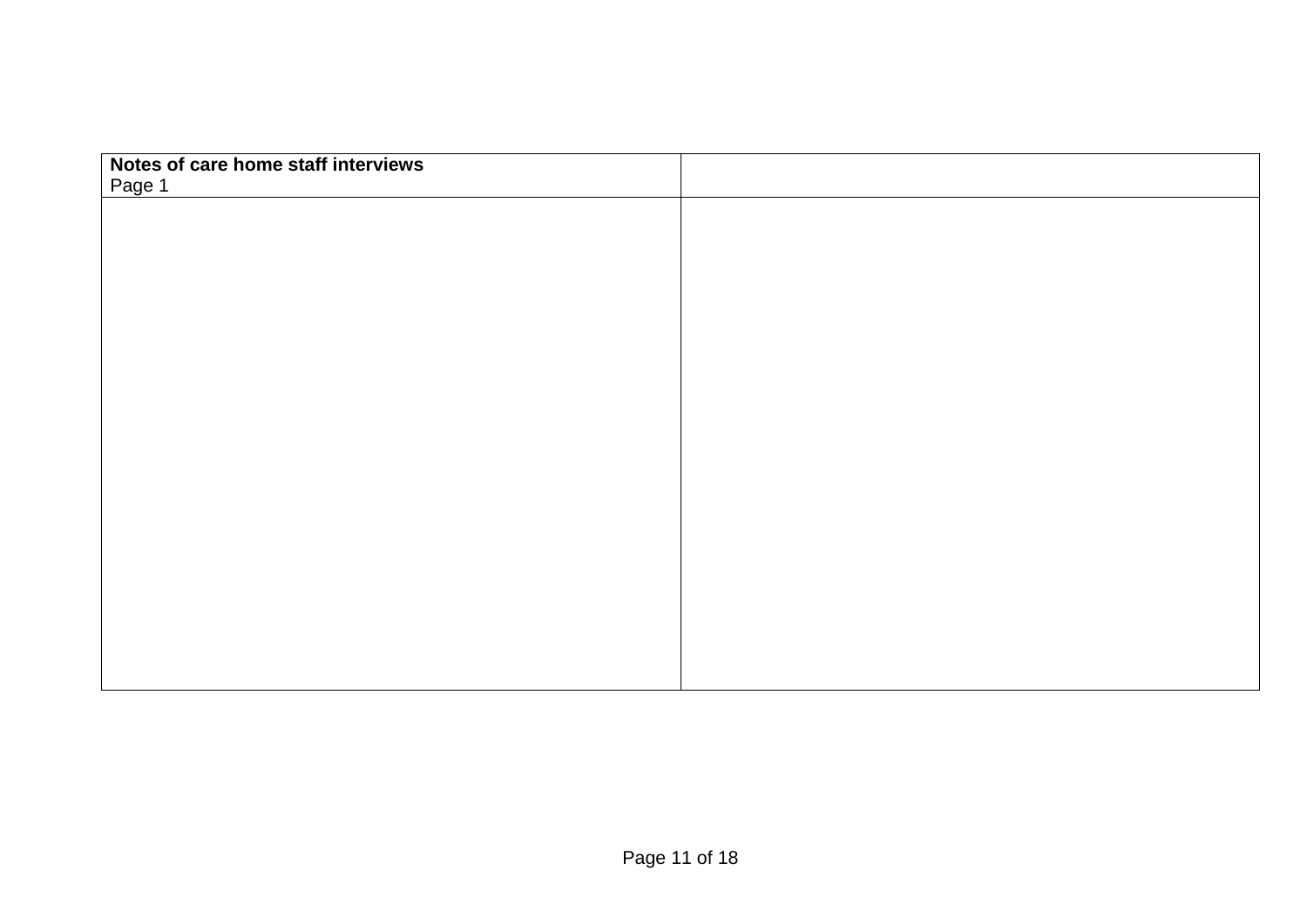| Notes of care home staff interviews |  |
|-------------------------------------|--|
| Page 2                              |  |
|                                     |  |
|                                     |  |
|                                     |  |
|                                     |  |
|                                     |  |
|                                     |  |
|                                     |  |
|                                     |  |
|                                     |  |
|                                     |  |
|                                     |  |
|                                     |  |
|                                     |  |
|                                     |  |
|                                     |  |
|                                     |  |
|                                     |  |
|                                     |  |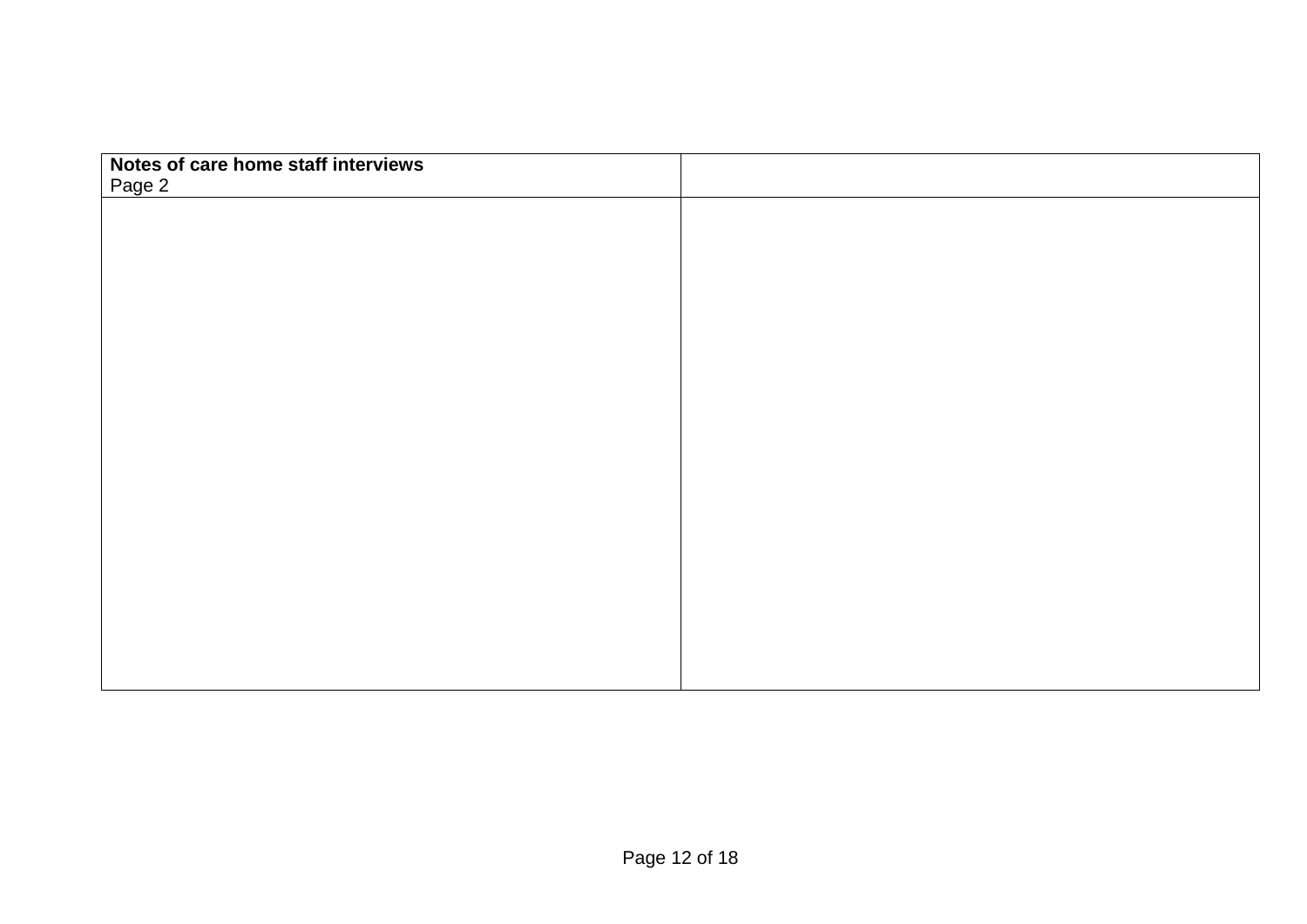| Notes of care home staff interviews |  |
|-------------------------------------|--|
| Page 3                              |  |
|                                     |  |
|                                     |  |
|                                     |  |
|                                     |  |
|                                     |  |
|                                     |  |
|                                     |  |
|                                     |  |
|                                     |  |
|                                     |  |
|                                     |  |
|                                     |  |
|                                     |  |
|                                     |  |
|                                     |  |
|                                     |  |
|                                     |  |
|                                     |  |
|                                     |  |
|                                     |  |
|                                     |  |
|                                     |  |
|                                     |  |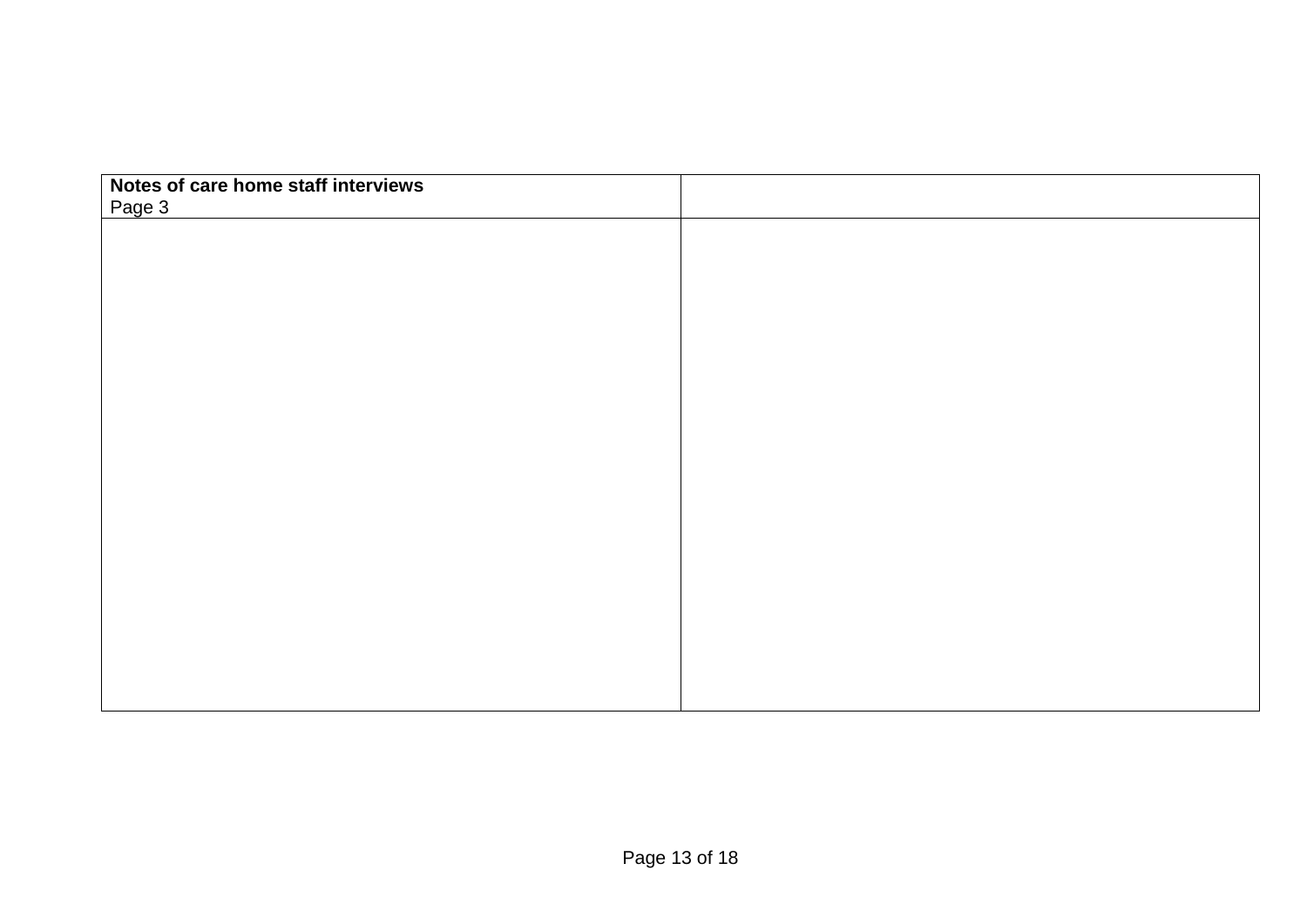| Notes of care home staff interviews |  |
|-------------------------------------|--|
| Page 4                              |  |
|                                     |  |
|                                     |  |
|                                     |  |
|                                     |  |
|                                     |  |
|                                     |  |
|                                     |  |
|                                     |  |
|                                     |  |
|                                     |  |
|                                     |  |
|                                     |  |
|                                     |  |
|                                     |  |
|                                     |  |
|                                     |  |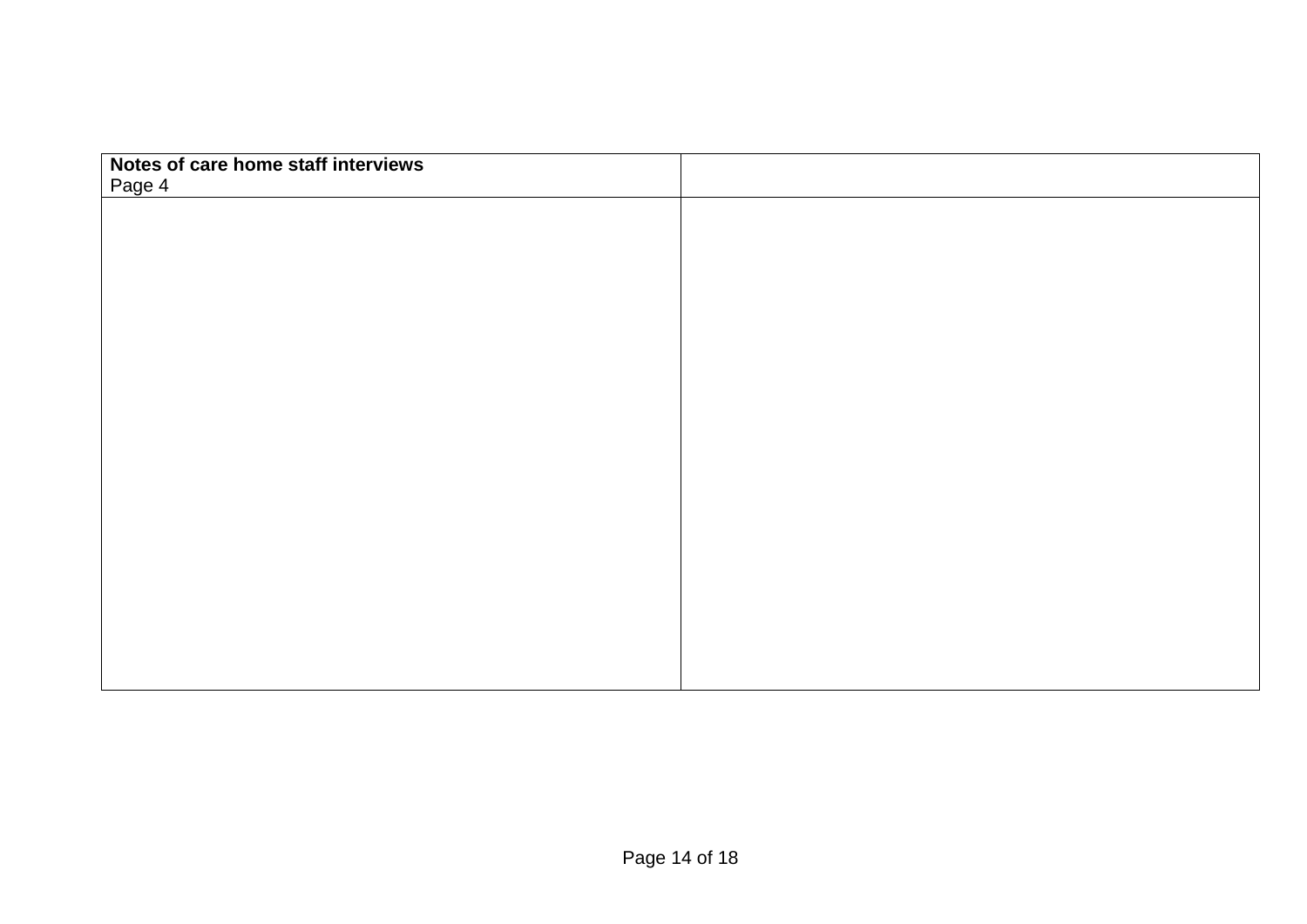| Notes of service user/carer interviews |  |
|----------------------------------------|--|
| Page 1                                 |  |
|                                        |  |
|                                        |  |
|                                        |  |
|                                        |  |
|                                        |  |
|                                        |  |
|                                        |  |
|                                        |  |
|                                        |  |
|                                        |  |
|                                        |  |
|                                        |  |
|                                        |  |
|                                        |  |
|                                        |  |
|                                        |  |
|                                        |  |
|                                        |  |
|                                        |  |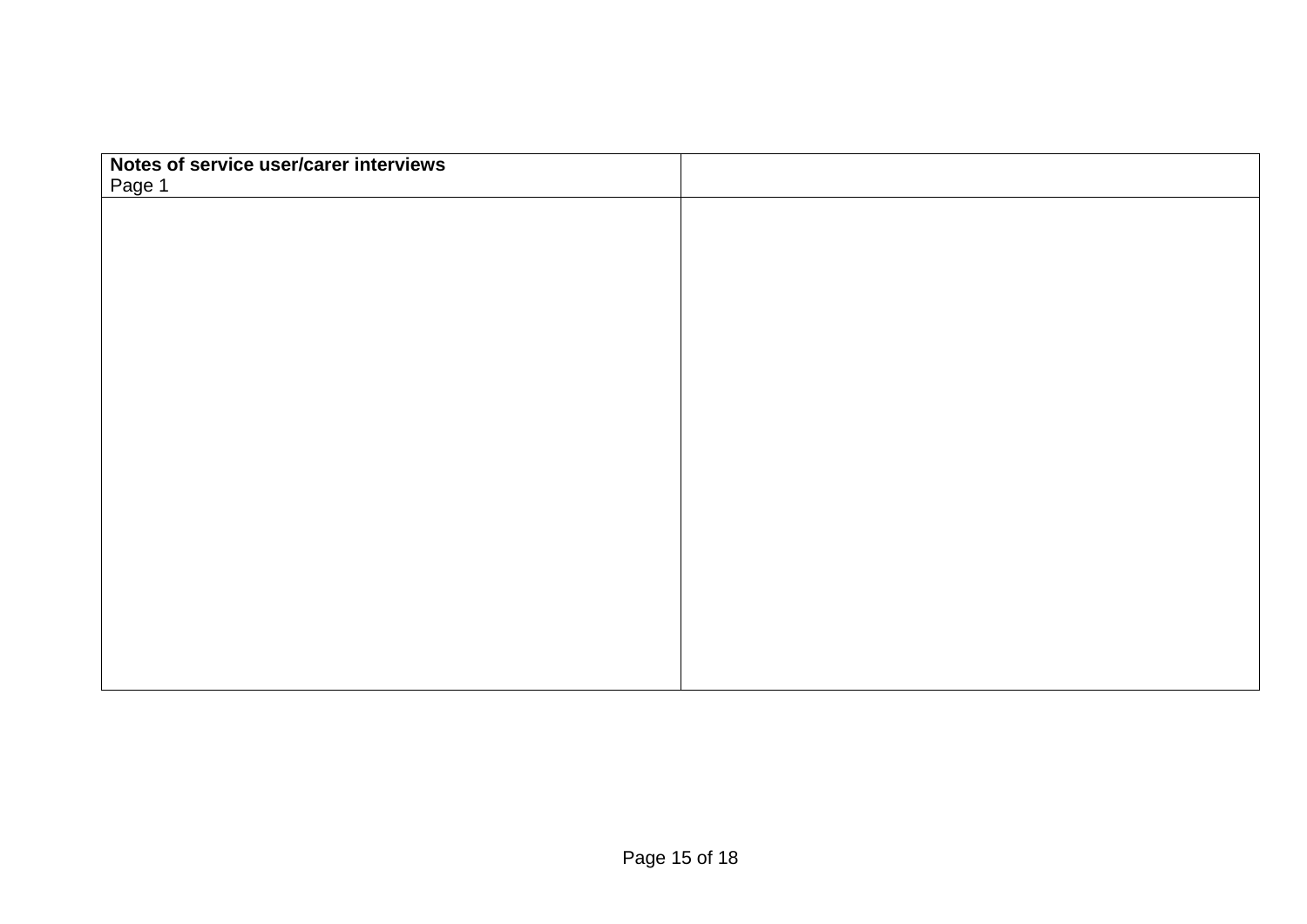| Notes of service user/carer interviews |  |
|----------------------------------------|--|
| Page 2                                 |  |
|                                        |  |
|                                        |  |
|                                        |  |
|                                        |  |
|                                        |  |
|                                        |  |
|                                        |  |
|                                        |  |
|                                        |  |
|                                        |  |
|                                        |  |
|                                        |  |
|                                        |  |
|                                        |  |
|                                        |  |
|                                        |  |
|                                        |  |
|                                        |  |
|                                        |  |
|                                        |  |
|                                        |  |
|                                        |  |
|                                        |  |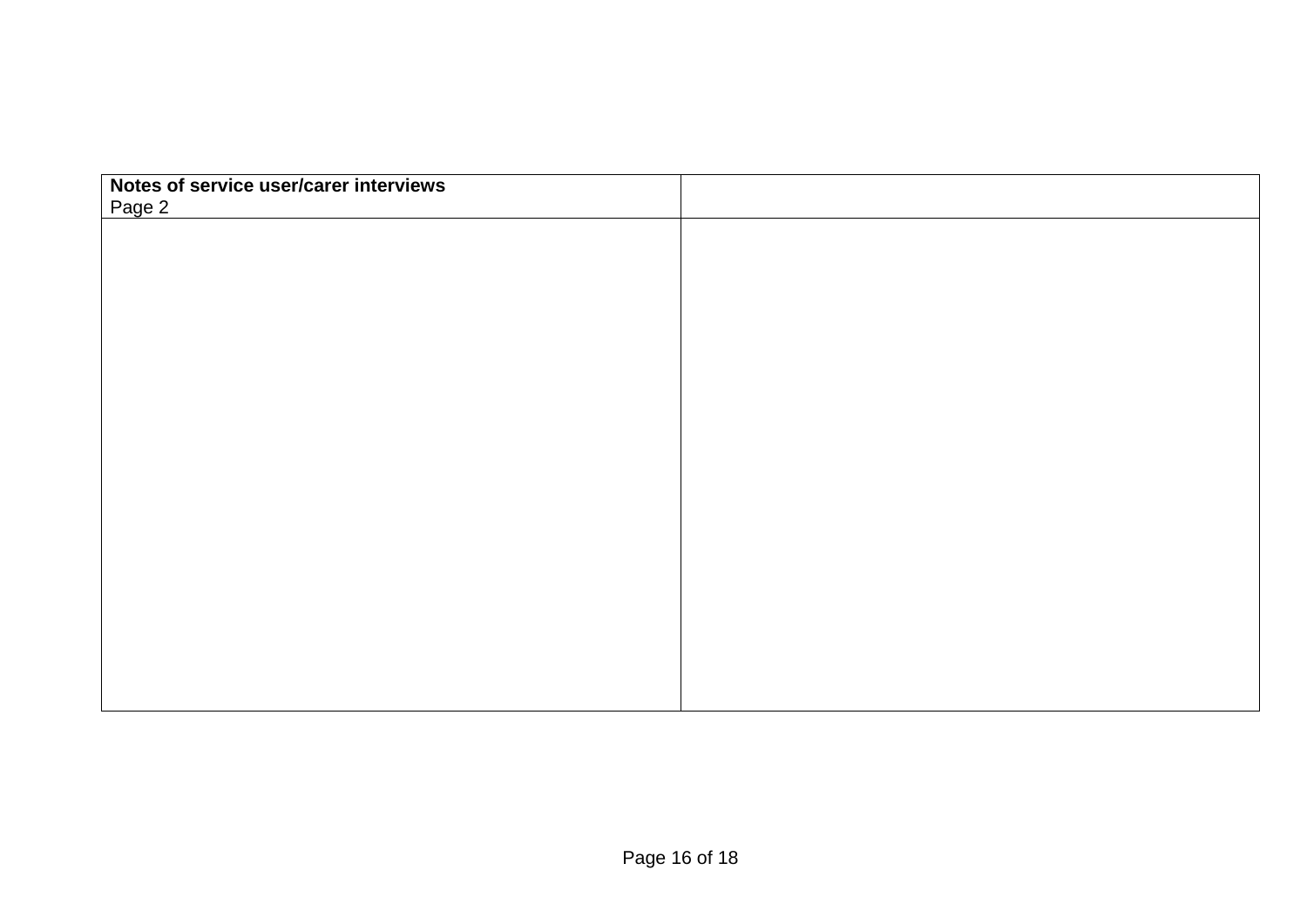| Notes<br>Page 1 |  |
|-----------------|--|
|                 |  |
|                 |  |
|                 |  |
|                 |  |
|                 |  |
|                 |  |
|                 |  |
|                 |  |
|                 |  |
|                 |  |
|                 |  |
|                 |  |
|                 |  |
|                 |  |
|                 |  |
|                 |  |
|                 |  |
|                 |  |
|                 |  |
|                 |  |
|                 |  |
|                 |  |
|                 |  |
|                 |  |